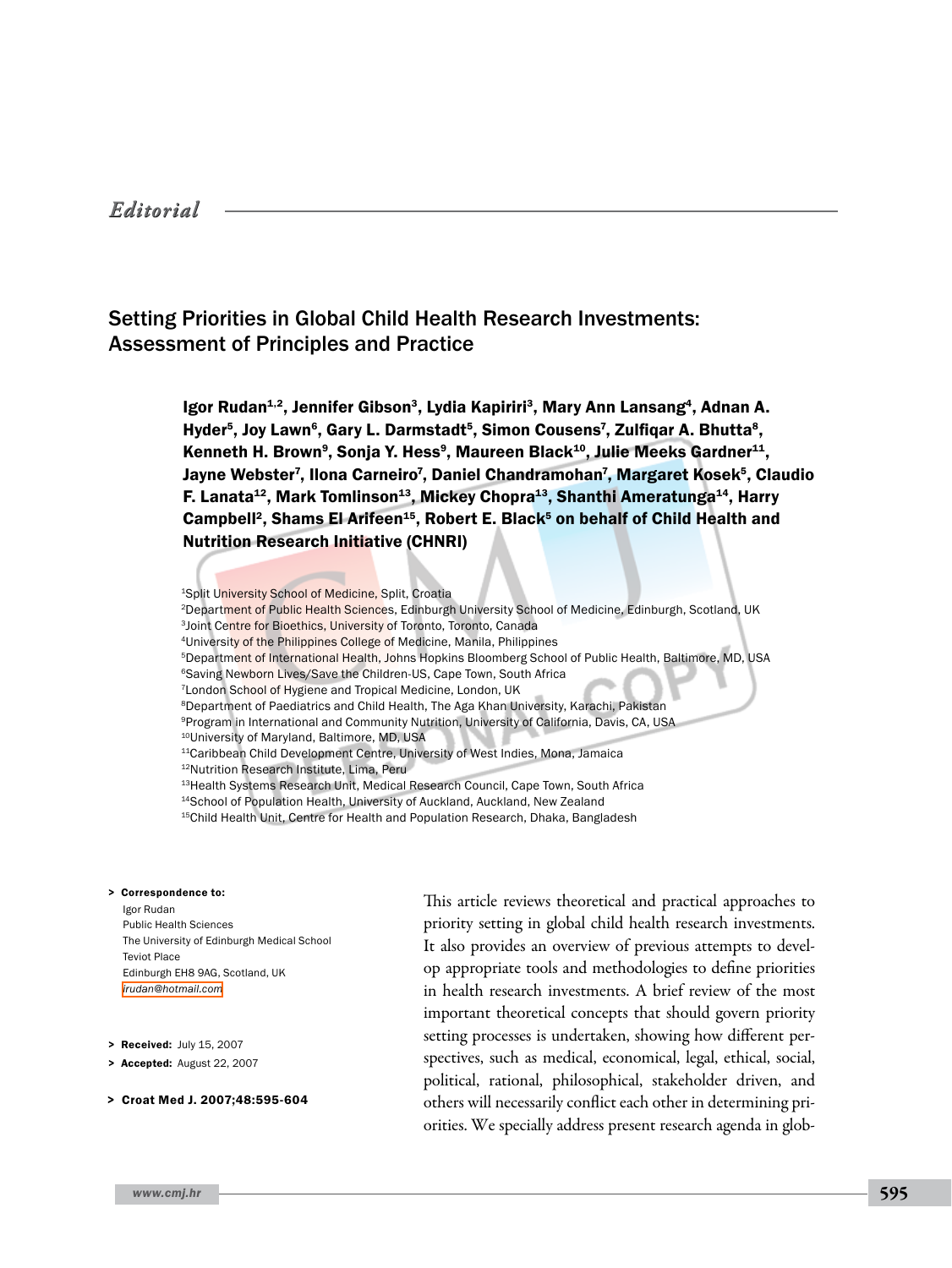al child health today and how it relates to United Nation's (UN) Millennium Development Goal 4, which is to reduce child mortality by two-thirds between 1990 and 2015. The outcomes of these former approaches are evaluated and their benefits and shortcomings presented. The case for a new methodology for setting priorities in health research investments is presented, as proposed by Child Health and Nutrition Research Initiative, and a need for its implementation in global child health is outlined. A transdisciplinary approach is needed to address all the perspectives from which investments into health research can be seen as priorities. This prioritization requires a process that is transparent, systematic, and that would take into account many perspectives and build on advantages of previous approaches.

Among the many challenges in global child health today, the main is that 10.6 million children younger than 5 years still die each year (1,2). In The World Health Report in 2002, the World Health Organization (WHO) identified the leading health risks in developing countries as underweight, unsafe sex, unsafe water, sanitation and hygiene, iron deficiency, and indoor smoke from solid fuels (3). Each of those risks heavily affects children in a more or less direct way. However, many health interventions that could reduce this burden are available. Globally, the coverage for most of those interventions is below 50%, and the children who do not receive them are usually also the poorest and those exposed to multiple risk factors listed above (4).

#### **UN's Millennium Development Goal 4**

At a turn of the Millennium, United Nations defined its 8 priorities for further development – "Millennium Development Goals" (5). One of these goals is to reduce child mortality by two-thirds between 1990 and 2015. Achieving this goal required a reliable assessment of the main causes of child deaths. In 2001, the WHO established the external Child Health Epidemiology Reference Group (CHERG) to develop estimates of the proportion of deaths attributable to each of the main causes in children under 5 years of age. This was needed as a starting point in further planning and setting priorities, because previous estimates varied widely with certain organizations or research groups overemphasizing the importance of some diseases (1). After reviewing all the available information, CHERG estimated that, over the period 2000-2003, six causes accounted for 73% of deaths in children younger than 5 years: pneumonia (19%), diarrhea (18%), malaria (8%), neonatal pneumonia or sepsis (10%), preterm delivery (10%), and asphyxia at birth (8%) (2,6). Undernutrition, as a major risk factor in children, was estimated to represent the underlying cause of 53% of all child deaths globally (5).

Jones et al (4) estimated that, if the existing interventions for which there is sufficient or limited evidence of the effect, and which are feasible for delivery at high coverage in low-income settings, were made available universally, a disproportionately high figure of 63% of child deaths would be prevented each year. Subsequently, Bryce et al (7) demonstrated that there were no financial obstacles to fund such an effort given the amount of funding available, but there is lack of knowledge on how to do it. Strategies are needed to reach the poor and deprived children and to sustain their coverage, and they need to be developed through further research.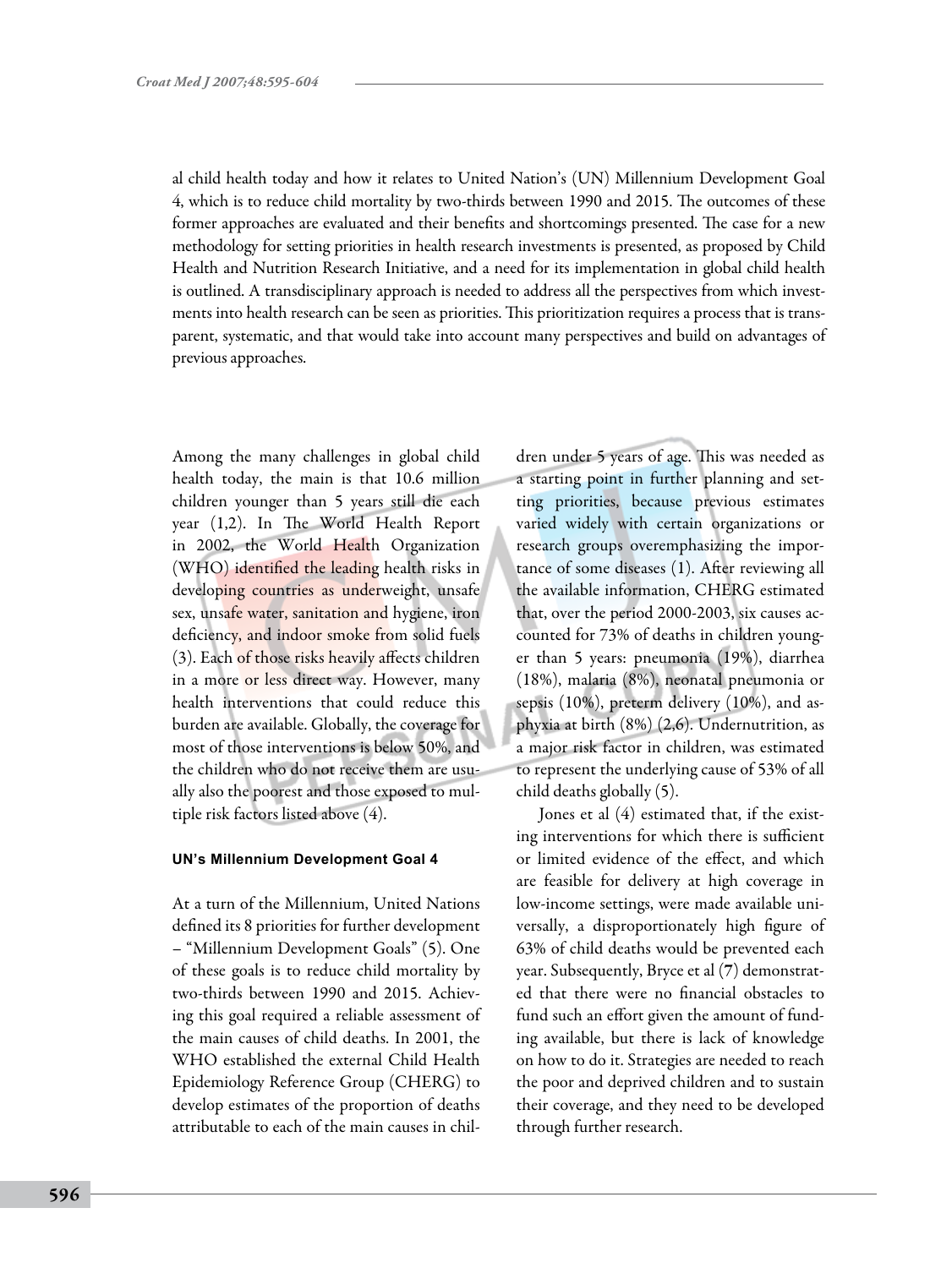#### **Research agenda in global child health**

Although the interventions and the financial resources needed to achieve Millennium Development Goal 4 seem available, more than half of the period (1990-2015) set by the UN has passed and mortality of children globally has not decreased enough. It is becoming apparent that the achievement of this goal may soon be out of reach. Why is this the case? One of the answers may lie in current practices in which funding priorities are being set in global child health research. Pneumonia and diarrhea, as an example, are jointly responsible for nearly 40% of all child deaths globally, which is about the same as the number of deaths from smoking, double the number of deaths from HIV/AIDS, and is 25 times the number of deaths from war globally (3). Interventions (antibiotics and oral rehydration therapy) have been developed and have been shown to be highly cost-effective in preventing deaths from both diseases in the mid 1980s (7), but this appears to be where research interest ended (Figure 1).

There is considerably less interest in research on how to implement these interventions in the context of health services in countries with limited resources. Implementation research is not ranked highly by the scientific community or by most funding agencies. As it is rarely considered a research priority, research on new interventions far exceeds that on delivery. A vaccine against measles has been available for decades and it is highly cost-effective and deliverable, but even in this case only about 50% of world's children have been vaccinated (4).

Research funding for global child health currently favors opening new frontiers with their attractive promises over realizing the full public health impact of the interventions which led from past advances in knowledge (8-11). Even if work on new research avenues



**Figure 1.** Number of papers with policy-relevant information on epidemiology of specific childhood illnesses in developing countries identified by Child Health Epidemiology Reference Group shows depleting interest in diseases that continue to kill most children. MAL – malaria; NEO – neonatal causes; ARI – acute respiratory infections; DIA – diarrhea; MB – morbidity; MT – mortality (7).

proves successful, the beneficiaries are only those who can afford the results of the research success. This further increases already unacceptable levels of inequity. The methodology for setting investment priorities is needed which could carefully balance between long-term investments and supporting research on better use of the existing knowledge (12-15).

#### **Instruments (domains) of health research**

Current areas of progress in health research can be classified into four large (and to some extent overlapping) categories from the perspective of their potential to reduce persisting mortality and morbidity burden (16). Assessment of existing and averted disease burden can be achieved through epidemiological research. Further reduction of disease burden can then be achieved through health policy and systems research, research to improve existing interventions, and research for development of new health interventions. The key challenge in setting investment priorities for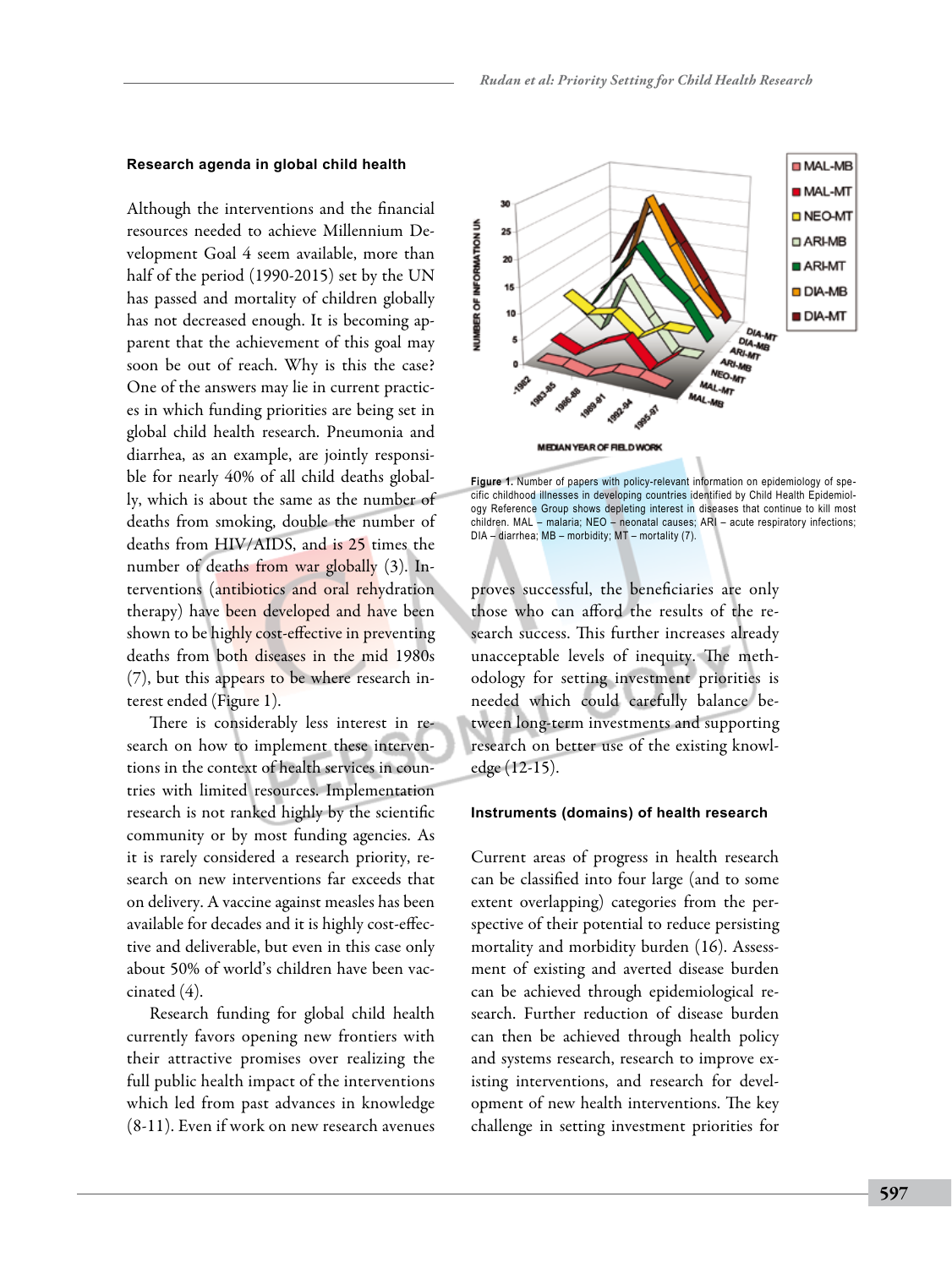health research is to find the right balance of investments into those 4 different "instruments" of health research. The aim should be to achieve maximum gains in disease burden reduction with improved health information, efficiency of health systems, and deliverability of available interventions, while still supporting long-term strategic investments into new interventions with large potential to remove the existing disease burden.

## **A history of priority setting in global health research investments**

## *1990 - Commission on Health Research for Development*

The Commission is usually referred to as the first truly significant international initiative aimed toward systematic approach to setting priorities in global health research. It reviewed global health needs and priorities for health research and identified great inequity in the allocation of research funds globally – the "10/90" gap, where less than 10% of global health research funds is devoted to 90% of the world's health problems. This led to subsequent promotion of the concept of Essential National Health Research (ENHR), in which countries take responsibilities to delineate a research agenda by themselves (17).

#### *1944 – Ad Hoc Committee (AHC) on Health Research Relating to Future Intervention Options*

The second major initiative in similar direction came from the World Health Organization (WHO), when the Ad Hoc Committee on Health Research Relating to Future Intervention Options (AHC) was formed. The Committee's mandate was to address: 1) priorities for health research and development, 2) prospects for funding, and 3) institutional changes that might enhance the output of ongoing research and development investments at the time. In 1996, Ad Hoc Committee presented a report "Investing in Health Research and Development," that recommended policies for investments into research and development of particular relevance to poor nations (16). Ad Hoc Committee is also credited with conceptual framework showing the relationship between different "instruments" of health research and their potential to reduce different components of disease burden, as presented in the previous section (16).

#### *1998 – Global Forum for Health Research*

In 1998, the Global Forum for Health Research (GFHR) began its operations with the main focus on helping to correct this "10/90" gap. It had been holding annual conferences at which ideas and strategies for correcting the "10/90 gap" were exchanged. Working as a consultant for Global Forum for Health Research, Hyder wrote a report on priority investments in research and development ("best buys") identified by Ad Hoc Committee (16). Through structured interviews and comprehensive review of the literature, and a number of other methods that took into account issues such as dynamic nature of "best buys," time factor, baseline status, and research intensity, 17 research and development priorities were identified and classified as either "Strategic research," "Package development and evaluation," and "New tool or intervention development."

Examples of "Strategic research options" were "Sequencing genomes of major pathogens responsible for disease burden" or "Investigating factors influencing the development of anti-microbial resistance" (16). Examples of "Package development and evaluation" were "Evaluating and refining the package for the Integrated Management of Childhood Illness" and "Developing, evaluating and refining the Mother-Baby package for pregnancy, delivery and neonatal care" (16). Finally, the examples of proposed "New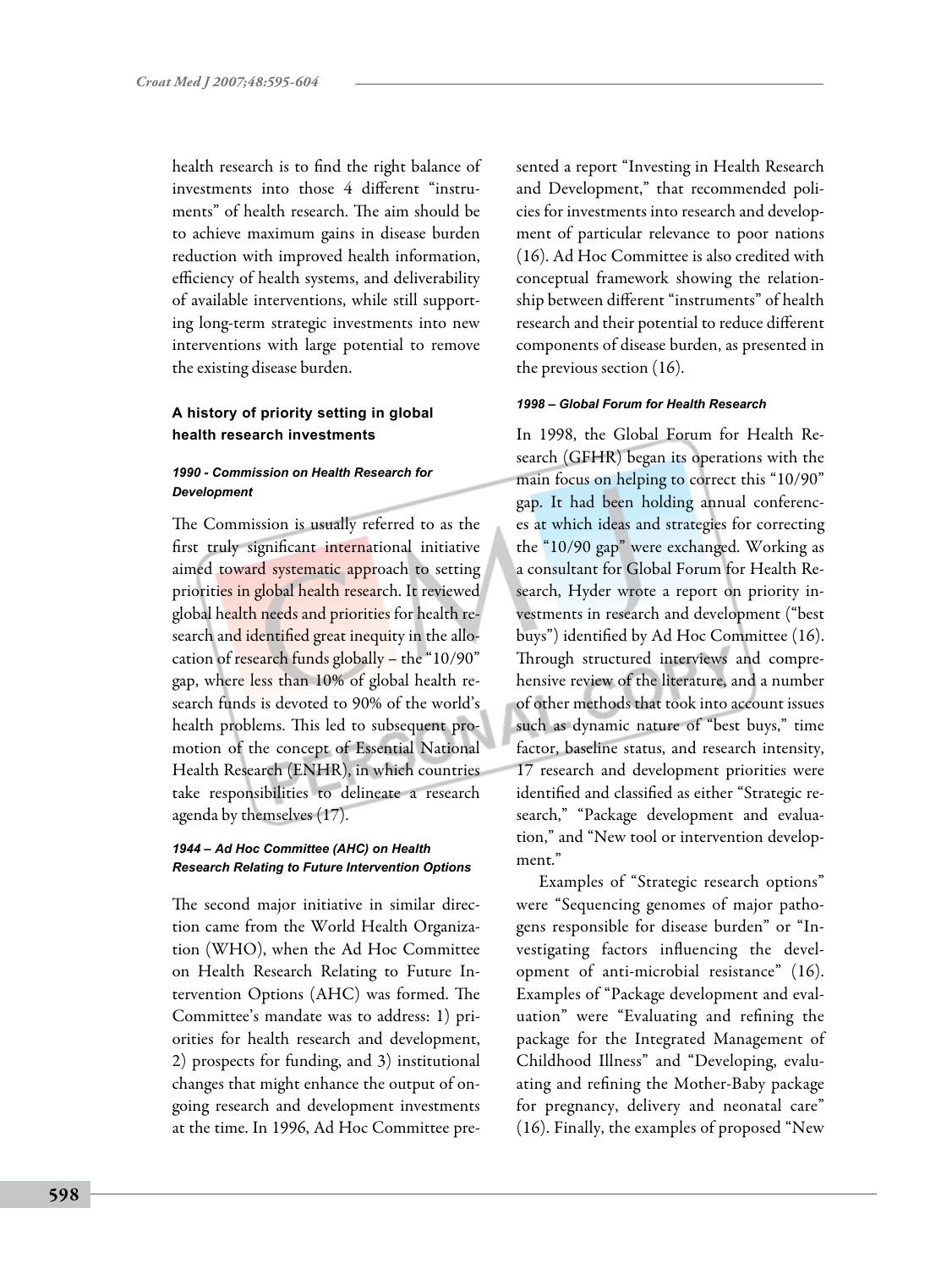tool or intervention development" research options were "Evaluating the efficacy and dosage of candidate rotavirus vaccine in low-income countries," "Evaluating the efficacy of candidate conjugate pneumococcal vaccine and conducting trials in low-income countries," "Developing malaria vaccine," and "Developing HIV vaccine" (16).

## *2000 – Council on Health Research and Development (COHRED)*

In October 2000, an International conference on health research and development was held in Bangkok, Thailand. The conference was chaired by an international organizing committee formed by the representatives of the WHO, The World Bank, Global Forum for Health Research, and the Council on Health Research and Development. COHRED reviewed experiences and lessons from developing countries (10). The issues addressed were systematically categorized into the processes and methods for priority setting, assessing the results of Essential National Health Research strategy, defining who sets priorities and how to get participants involved, the potential functions, roles, and responsibilities of various stakeholders, information and criteria for setting priorities, strategies for implementation, and indicators for evaluation (10).

### *2003 – "The Grand Challenges", World Economic Forum, Davos, Switzerland*

The next major global initiative emerged at the World Economic Forum, held in Davos, Switzerland, in January 2003. Bill and Melinda Gates Foundation (BMGF) announced the release of US\$ 200 million to support the initiative of "The Grand Challenges" in global health research. This was based on a model formulated by the mathematician David Hilbert, who defined ultimate problems in mathematics and prizes were then offered to anyone who would succeed in solving them. This initiative resulted in more focused research by scientists in mathematics and resulted in major progress in the field at the time (11).

The identification of "Grand Challenges" was achieved with financial support from BMGF and the National Institutes of Health. It gathered a scientific board of 20 scientists and public health experts from 13 countries (including some developing countries), while the scientific community supplied ideas for challenges. "Grand Challenge" was described as "…a call for a specific scientific or technological innovation that would remove a critical barrier to solving an important health problem in the developing world with a high likelihood of global impact and feasibility" (11). More than 1000 submissions were received from scientists and institutions in 75 countries, and scientific board reached the decision on declaring 14 submissions as "Grand Challenges" (11). Grants of up to a total of \$20 million were then made available by Bill and Melinda Gates Foundation to remove these major obstacles to progress against diseases that disproportionately affect the developing world (11). All of the identified "Grand Challenges" fell into 7 broad categories, as follows: "Improving childhood vaccines," "Creating new vaccines," "Controlling insects that transmit agents of disease," "Improving nutrition to promote health," "Improving drug treatment of infectious diseases," "Curing latent and chronic infections," and "Measuring disease and health status accurately and economically in poor countries" (11).

The "17 Best Buys" and the "14 Grand Challenges" addressed very similar problems and some of them entirely overlapped. The key difference was that the "17 Best Buys" were generally very specific technologies or interventions already under a certain degree of development and targeted at specific diseases, while the "Grand Challenges" were more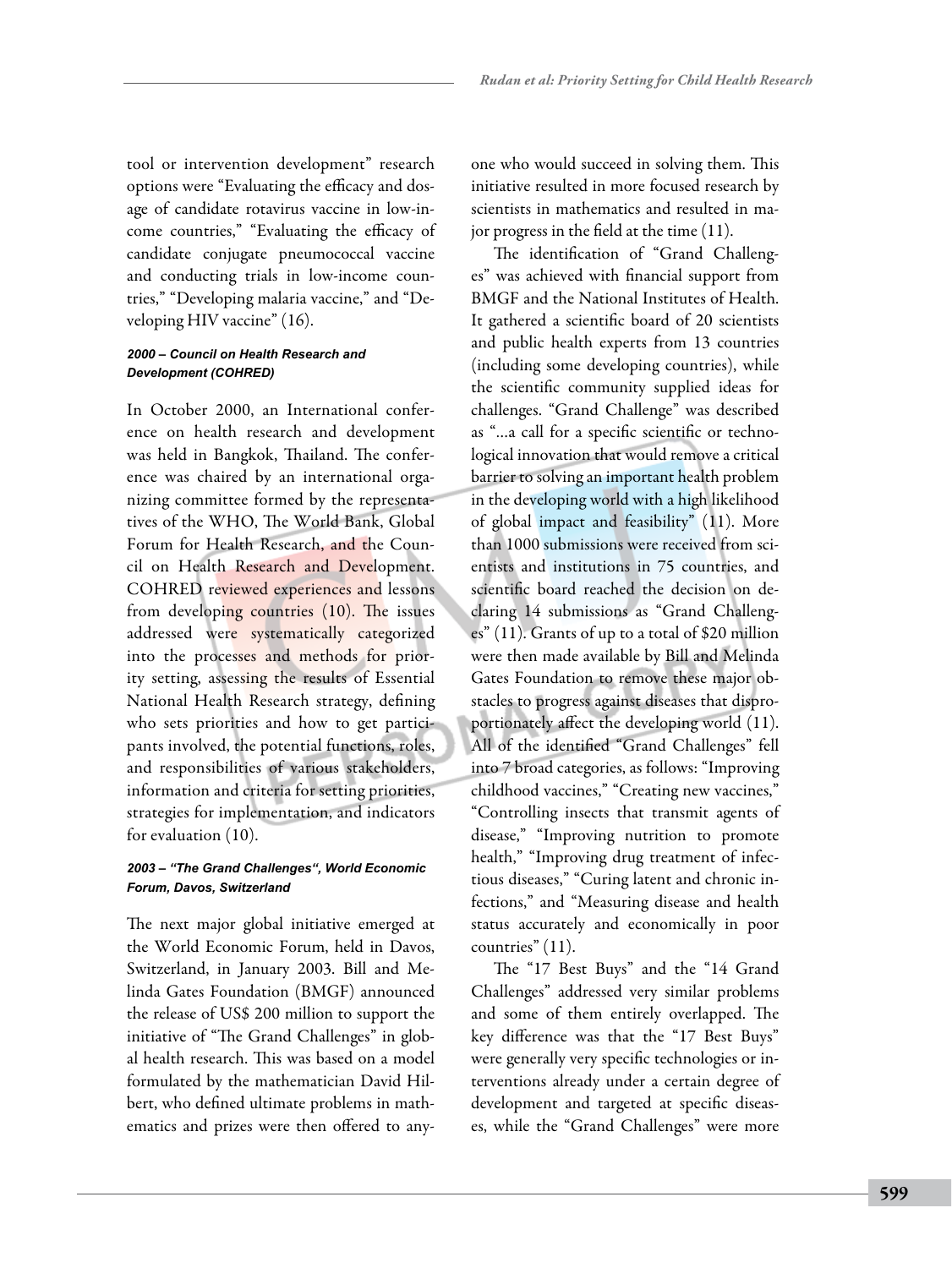broadly and generally defined and could impact several diseases and conditions.

#### *2004 – Combined Approach Matrix, Global Forum for Health Research*

To improve the process in which the respected scientists discuss and decide on funding priorities based on their own views and knowledge, Global Forum for Health Research developed a useful tool, the "Combined Approach Matrix" (CAM). The tool has proven to be highly useful for systematic classification, organization, and presentation of the large body of information that is needed at different stages of priority setting process, so that the decisions made by the members of decision-making committees could be based on all relevant and available information, rather than their own personal knowledge and judgment.

CAM incorporates "economic" dimension of priority setting process along one axis, and "institutional" dimension along the other, thus covering the information on the determinants of health at the population level. Components of "economic dimension" are "disease burden," its "determinants," "present level of knowledge," "cost and effectiveness," and "resource flows." Components of "institutional dimension" are "the individual, household and community," "health ministry and other health institutions," "sectors other than health," and "macro-economic policies." CAM can be applied at the level of disease, risk factor, group or condition, and also at local, national, or international level (18).

#### *2007 – Research challenges to improve maternal and child survival*

Over the past several years, *The Lancet* journal bravely engaged into advocacy of international health issues through publication of several series of papers focusing on main priority areas in international health. Recently, *The Lan-* *cet* expanded this effort through conducting a Delphi process similar to the one that had led to the "Grand Challenges" among a wide range of academics and professionals who had experience in developing countries (19). The coordinators of the process ranked by their perceived importance a limited number of very general and broad research themes in child health, maternal health, health systems, and community development (19).

## **Assessment of the outcomes of previous attempts to define priorities in health research investments**

All the initiatives from the past aiming to set priorities in health research investments resulted in apparent benefits and successes. The benefits were that discussions over these issues were taking place and highlighted many important factors relevant to setting health research priorities. The successes were that a more specific research focus was agreed, which then attracted attention of many researchers groups. The investments began to follow the specified goals. Such situation was more favorable than having no priorities, when each research group followed its own path.

However, the past approaches were also not free from certain shortcomings. Identified interventions and research questions that were outlined as the priorities were not compiled in a truly systematic way, using scientifically convincing conceptual framework and objective and repeatable methods, but rather through consensus reached by panels of experts. This often made it difficult to present the identified priorities to wider audiences as legitimate and fair, as the decisions could be seen as driven by research interest bias of individual experts.

Also, the claim of "best buys" was not supported by scientific and repeatable arguments. The "best buys" were not consistent or infor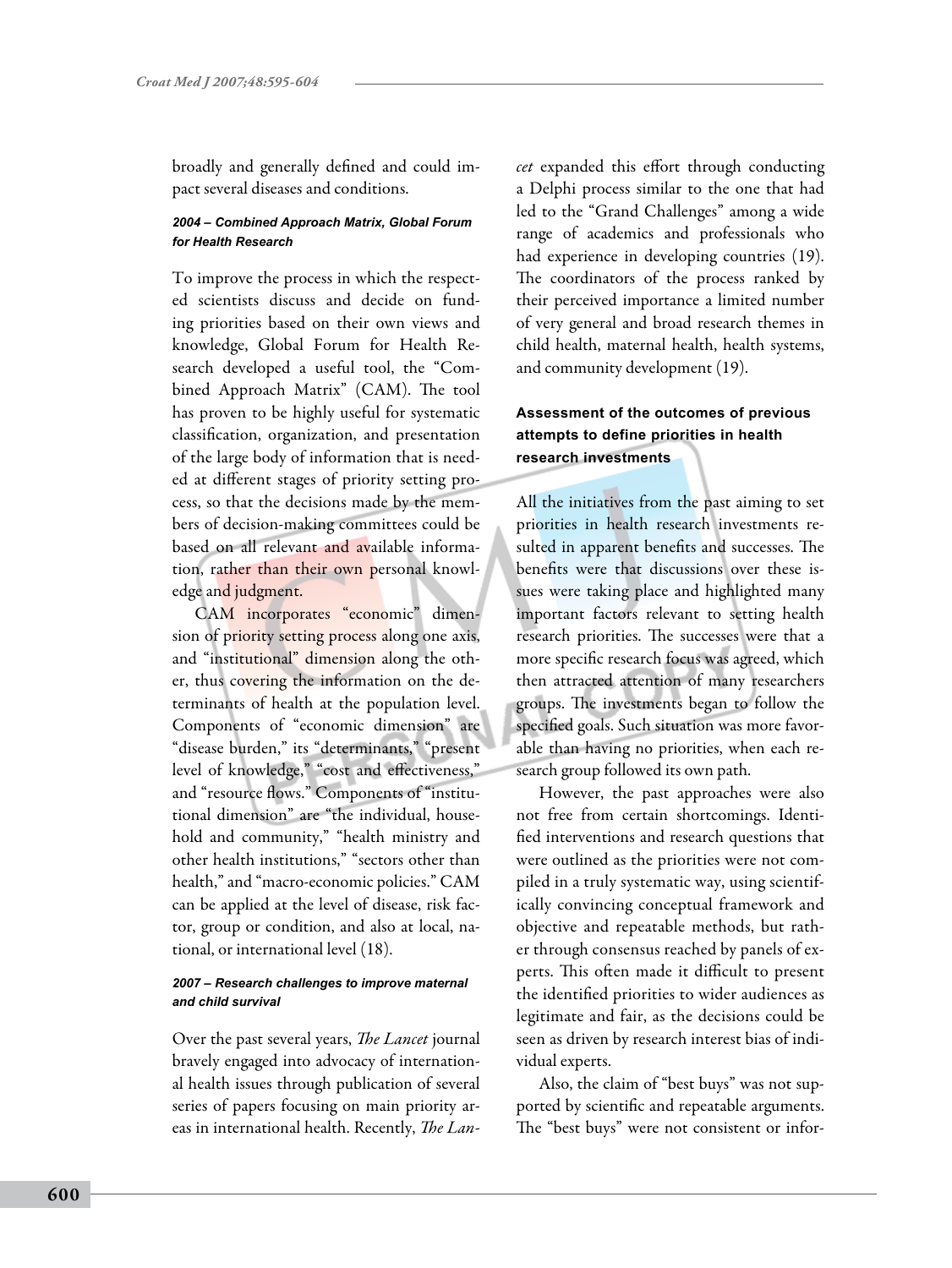mative with respect to their potential for targeted disease burden reduction. The category of "package development" represented a mix of health policy and systems research options and options to improve the existing interventions. Similarly, some items among the "best buys" listed as "new tools or interventions" were clearly research options addressing the improvement of efficacy, affordability, deliverability, or sustainability of existing interventions. More fundamentally, the claim that the proposed items are indeed "best buys" was not convincingly demonstrated in a scientifically based, repeatable manner.

The decision-making process leading to the concept of "Grand Challenges," although better designed, informed, explained, and documented, had a somewhat biased focus from the start. The whole process was designed so that it largely promoted very difficult upstream technology developments. Among the "challenges," there is hardly any that addressed the improvement of efficacy, effectiveness, deliverability, affordability, and sustainability of the existing interventions, so that these important instruments of health research were nearly ignored. This is particularly unfortunate, because one of motivations behind the "Grand Challenges" initiative was to promote equity. Equity, however, is best promoted through delivery of the already existing and effective interventions to all children.

One of the conclusions of the recent Lancet's Child Survival series was a concern that global child health is perhaps losing its focus (4,8). Amid the large number of new interventions advertised and validated, levels of attention and effort directed at new, complex, and expensive interventions seem to be receiving higher profile and funding priority than the efforts to save millions of children by applying insecticide-treated materials, oral rehydration therapy, or promoting breastfeeding, all at a tiny fraction of costs of the former (4).

Combined Approach Matrix was launched, aiming to ensure that decision-makers are better informed about these facts and realities when making their decisions (18). However, the CAM also has its shortcomings. Although it is an extremely helpful tool for gathering and organizing information needed for priority setting process, it does not in itself represent an algorithm for making the decisions on the priorities by ranking or separating the competing investment options. Therefore, in the absence of reliable information, which is usually very scarce for developing countries, most of the decisions will still be based on discussions and agreements within the panels of experts. The recent effort by *The Lancet* made a step further in specifying broad research avenues that should be considered priorities, but did very little to point to more specific research programs or research questions which should be initiated or addressed urgently (19).

# **Need for systematic methodology for priority setting in global child health research investments**

Today, investments into health research on new interventions far exceed those on delivery in spite of the evidence that emphasizes large potential contribution of the latter to mortality burden reduction (4,8). The dominant model of research priority setting is driven by criteria such as interests of different advocacy groups, media exposure, interests of donors, individual biases of the members of policy-making panels, attractiveness of research results, novelty of proposed research and potential for publication in high-impact journals. We are concerned that continuing application of these criteria in decisions over investments into health research is resulting in gross under-achievement of potential disease burden reduction and is actually generating further health inequity. Even when new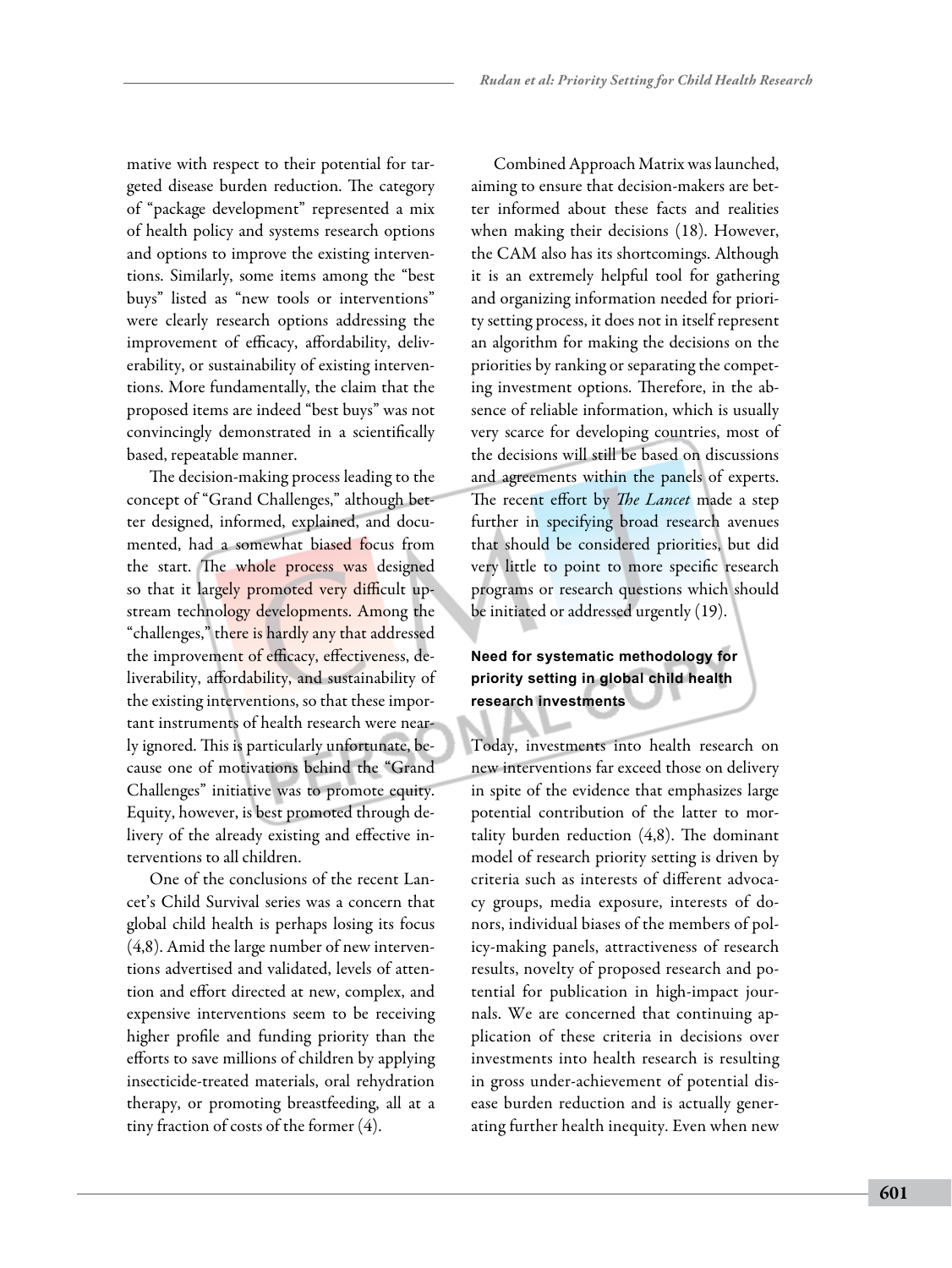research avenues succeed in the development of new interventions, the initial beneficiaries usually are those who can afford the results. More complete coverage of the population in need often lags decades behind (20).

The current model of research priority setting is a closed circle set to increasingly favor basic research and generate ever-increasing inequity. A major underlying problem is lack of clear criteria and principles that would guide health research investments based on a vision of what the endpoints of such investments should be. If we can agree that the ultimate endpoint of any health research should be reduction of disease burden and improvement of health, then some of the criteria needed for prioritization of investments should include: 1) usefulness of the proposed research in terms of its potential to lead to development of new or improved health interventions, 2) true effectiveness of those interventions, 3) their deliverability, affordability, and sustainability in the context of interest, and 4) their maximum potential to reduce persisting disease burden in an equitable way.

In addition, there is growing need to make decisions on research priorities not only globally, but also at lower levels – regional, national, and local community levels, and at single health facilities. Because of this, a methodology proposed to assist in health research priority setting should ideally have a form of an algorithm, that would be able to rank the priorities in very specific research programs or questions in a given setting (global, regional, national, and local) and for a given disease, risk factor, or a set of diseases and risk factors. Such methodology should also be simple enough for application, so that it could gain popularity among the users. It should provide simple, intuitive, and easily understandable answers, so that they could be presented to policy-makers from different

regions of the world and be understood in the similar way. The methodology should be able to incorporate the available information relevant to priority setting (such as that compiled by Combined Approach Matrix).

The future application of this new methodology in the area of child health would greatly benefit from a particularly favorable knowledge base, represented in recently defined global burden of disease and death in children based on collective review of over 17 000 sources and references published over the past two decades, that was performed by WHO Child Health Epidemiology Reference Group (CHERG) (2,7,21-25). It would also have a solid base for comparatively evaluating the competing interventions, through the recently completed "Disease Control Priorities Project II" (26).

## **Designing a new methodology respecting the principles of fair and legitimate priority setting**

There are several fundamental principles that need to be respected in order to develop, promote, and implement priority setting methodology that would have a chance to become widely accepted and used. To begin with, Daniels and Sabin (27) defined two main principles that must underlie any process of setting priorities – legitimacy and fairness. Legitimacy can only be insured by involving a large and diverse range of stakeholders from different regions and with different backgrounds into development of such methodology.

Respecting the principle of fairness is an equally difficult, but in many ways even more complex problem. There are different perspectives from which prioritizing between two or more competing options for health research investments can be made (eg, medical, economical, legal, ethical, social, political, rational, philosophical, stakeholder driven, and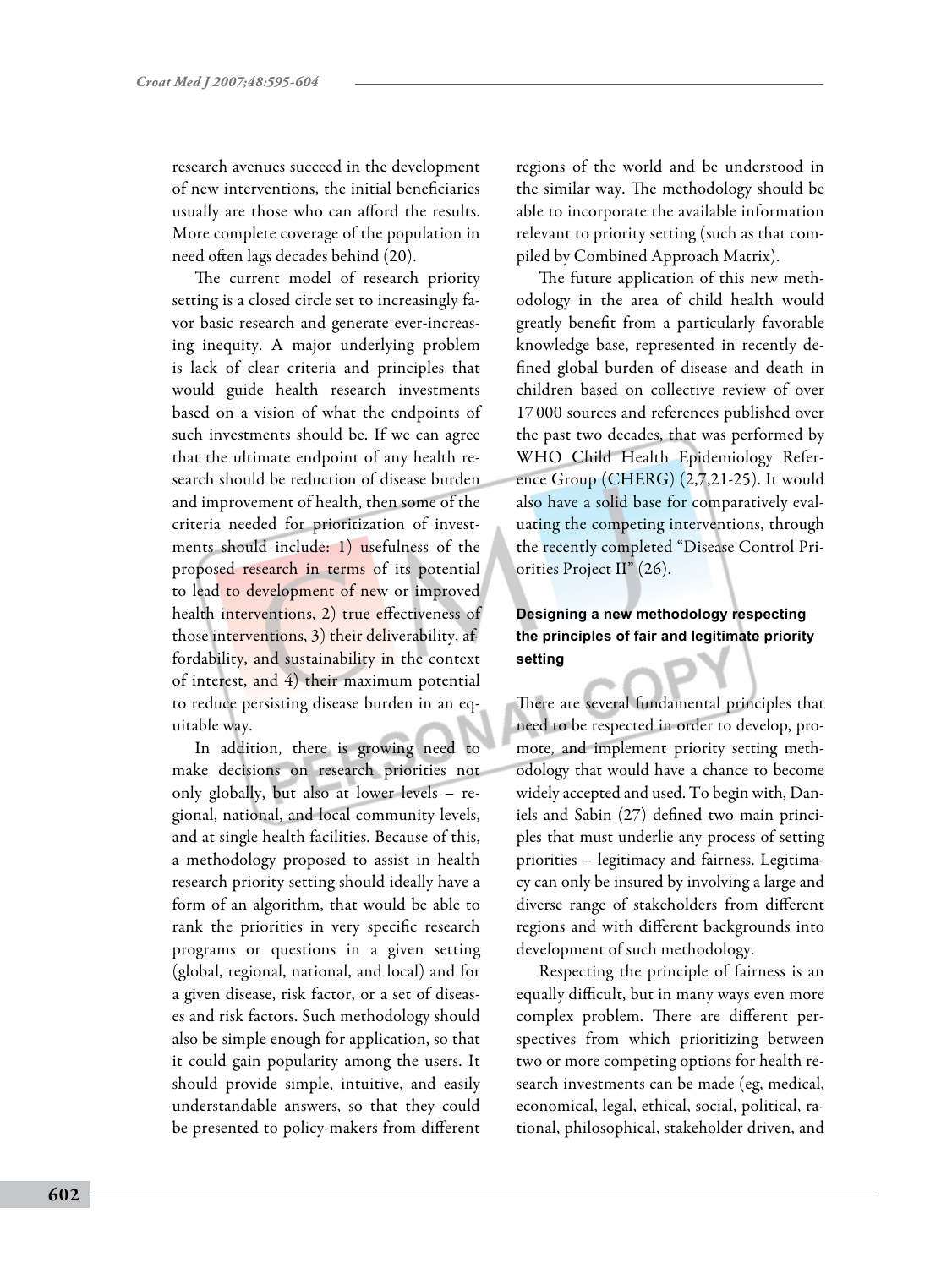others). Even if each process from each single perspective was driven through "perfect" decisions, the outcomes will necessarily conflict each other. Therefore, developing methods for setting priorities fairly will be a highly complex and multidimensional process that will require wide agreement of numerous experts from different disciplines working collaboratively to produce such methods.

A standard multidisciplinary approach, where researchers work in parallel from their respective disciplinary bases to address a common problem (as has been usually done in the past), would not have a capacity to address this particular problem. A transdisciplinary approach, where researchers of different backgrounds work jointly, using shared conceptual frameworks to draw together disciplinary specific knowledge and address common problems, will be significantly more likely to meet the target (28). Encouraging steps in providing theoretical guidelines for achieving success in transdisciplinary priority setting were made by Gibson et al (29), who managed to merge ethics principles on how priority-setting should be made ("Accountability for reasonableness, A4R") with empirical observations on how priority setting is made in absence of any guidelines ("The diamond model") into a single model. Their further collaboration with leading representatives of economy-based model of priority setting ("Program budgeting and marginal analysis") resulted in the development of a joint model that incorporates principles and knowledge from all three disciplines – theory of ethics, theory of economy, and qualitative assessment of how model-free priority setting is made in practice – into a satisfactory general model (30). The task for Child Health and Nutrition Research Initiative (CHNRI) experts will be to collaborate with those experts and continue to expand their work by incorporating the principles from medical dimension (eg, public health reasoning), social dimension (eg, concern about equity), and public opinion dimension (eg, respecting stakeholders' views) into an even more general transdisciplinary framework that could be useful in setting health research priorities at all levels. It would also remain open to emerging ideas, such as recently presented decision theory and "value of information" concept (31).

## **Conclusion**

The dominant model of priority setting in health research investments today continues to result in gross under-achievement of potential disease burden reduction among world's children and is actually generating further health inequity. There is growing need for a sound and informed process to make decisions on health research priorities, both globally and at lower levels – regional, national, and local community levels, and at single health facilities. A methodology in a form of algorithm that would enable this and that would be simple and practical enough to gain wider acceptance is much needed. In the series of papers that will follow this assessment of the past approaches, Child Health and Nutrition Research Initiative will propose a methodology for prioritization in global and national child health and nutrition research that attempts to satisfy most of those requirements. The proposed methodology will not seek to replace the existing methodologies, but will attempt to build upon their experiences, supplement them with input of knowledge and concepts from new and different perspectives, and seek to bring them all together and enhance transdisciplinary approach.

#### **Acknowledgments**

Child Health and Nutrition Research Initiative (CHNRI) of the Global Forum for Health Research was supported by The World Bank in conducting this work.